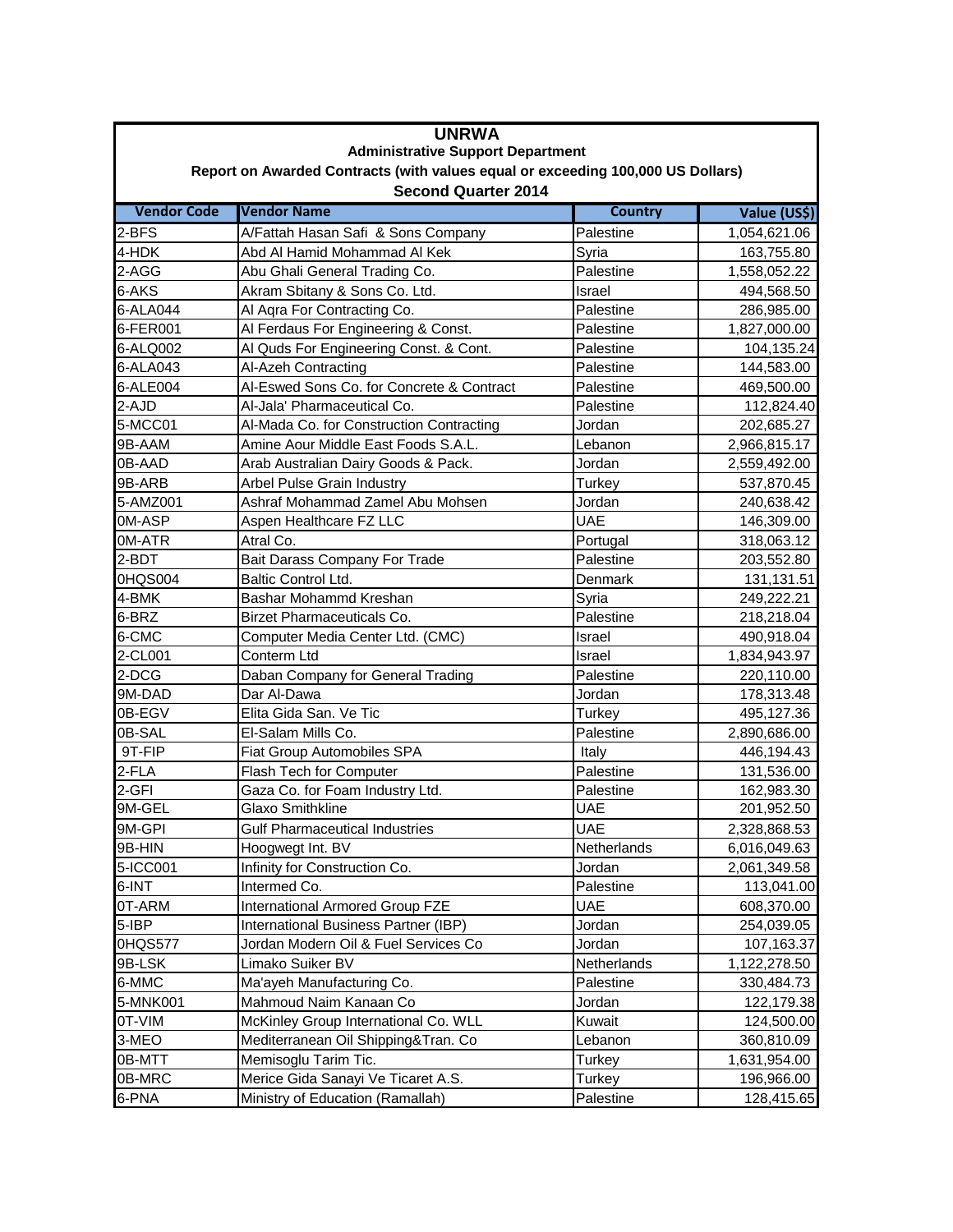| <b>UNRWA</b><br><b>Administrative Support Department</b><br>Report on Awarded Contracts (with values equal or exceeding 100,000 US Dollars)<br><b>Second Quarter 2014</b> |                                             |           |              |  |  |
|---------------------------------------------------------------------------------------------------------------------------------------------------------------------------|---------------------------------------------|-----------|--------------|--|--|
| 5-MSA001                                                                                                                                                                  | Moh'd Salim & Moh'd Adawi Co.               | Jordan    | 299,187.17   |  |  |
| 5-MSA003                                                                                                                                                                  | Mousa Salman Ibrahim Allouh                 | Jordan    | 408,031.64   |  |  |
| 7-NIC                                                                                                                                                                     | National Insurance Company                  | Palestine | 105,000.00   |  |  |
| 2-NGSC01                                                                                                                                                                  | Noorsat Global Satellite Communication      | Jordan    | 240,366.00   |  |  |
| 9M-NOV                                                                                                                                                                    | Novo-Nordisk A/S                            | Denmark   | 571,714.00   |  |  |
| 2-PPR                                                                                                                                                                     | Paper Industries Co. LTD                    | Palestine | 383,956.00   |  |  |
| 4-PSY                                                                                                                                                                     | Pharmacists Syndicate, Damascus Branch      | Syria     | 209,523.41   |  |  |
| 6-QAR001                                                                                                                                                                  | Qaraman Company                             | Palestine | 102,559.13   |  |  |
| 2-RPL                                                                                                                                                                     | Ramlawi Plastic Industry & Trade            | Palestine | 213,803.80   |  |  |
| 09REM                                                                                                                                                                     | Remedica Ltd.                               | Cyprus    | 1,373,448.67 |  |  |
| 0B-RLO                                                                                                                                                                    | Rhenus Logistics nv                         | Belgium   | 509,857.25   |  |  |
| 0HQS588                                                                                                                                                                   | SAP Italian S.P.A                           | Italy     | 394,557.82   |  |  |
| 0B-SHA                                                                                                                                                                    | Shayboob Company                            | Jordan    | 193,591.10   |  |  |
| 5-SCC                                                                                                                                                                     | Shayyar For Construction & Contracting Co   | Jordan    | 124,302.26   |  |  |
| 2-SON                                                                                                                                                                     | Sonol Darom Ltd.                            | Israel    | 2,113,395.96 |  |  |
| 9G-STS                                                                                                                                                                    | <b>Specialized Technical Services (STS)</b> | Jordan    | 472,676.48   |  |  |
| 3-SCST                                                                                                                                                                    | <b>Star Contractors Starcom</b>             | Lebanon   | 109,728.00   |  |  |
| 2-TMC                                                                                                                                                                     | Talal Murtaja Refrig. & Air Con. CO         | Palestine | 243,407.00   |  |  |
| 0B-ULU                                                                                                                                                                    | Ulusoy Un Sanayi Ve Ticaret A.S.            | Turkey    | 3,680,847.42 |  |  |
| 4-SES                                                                                                                                                                     | <b>Wael Rustom for Trading</b>              | Syria     | 262,452.30   |  |  |
| 0T-WPS                                                                                                                                                                    | World Parts Supply Ltd.                     | UK        | 262,355.83   |  |  |
| 5-ZBO001                                                                                                                                                                  | Zawati Brothers Co.                         | Jordan    | 185,046.61   |  |  |
| 5-ZWK001                                                                                                                                                                  | Zuhdi & Wajeeh Kan'an Contracting Co.       | Jordan    | 323,824.26   |  |  |